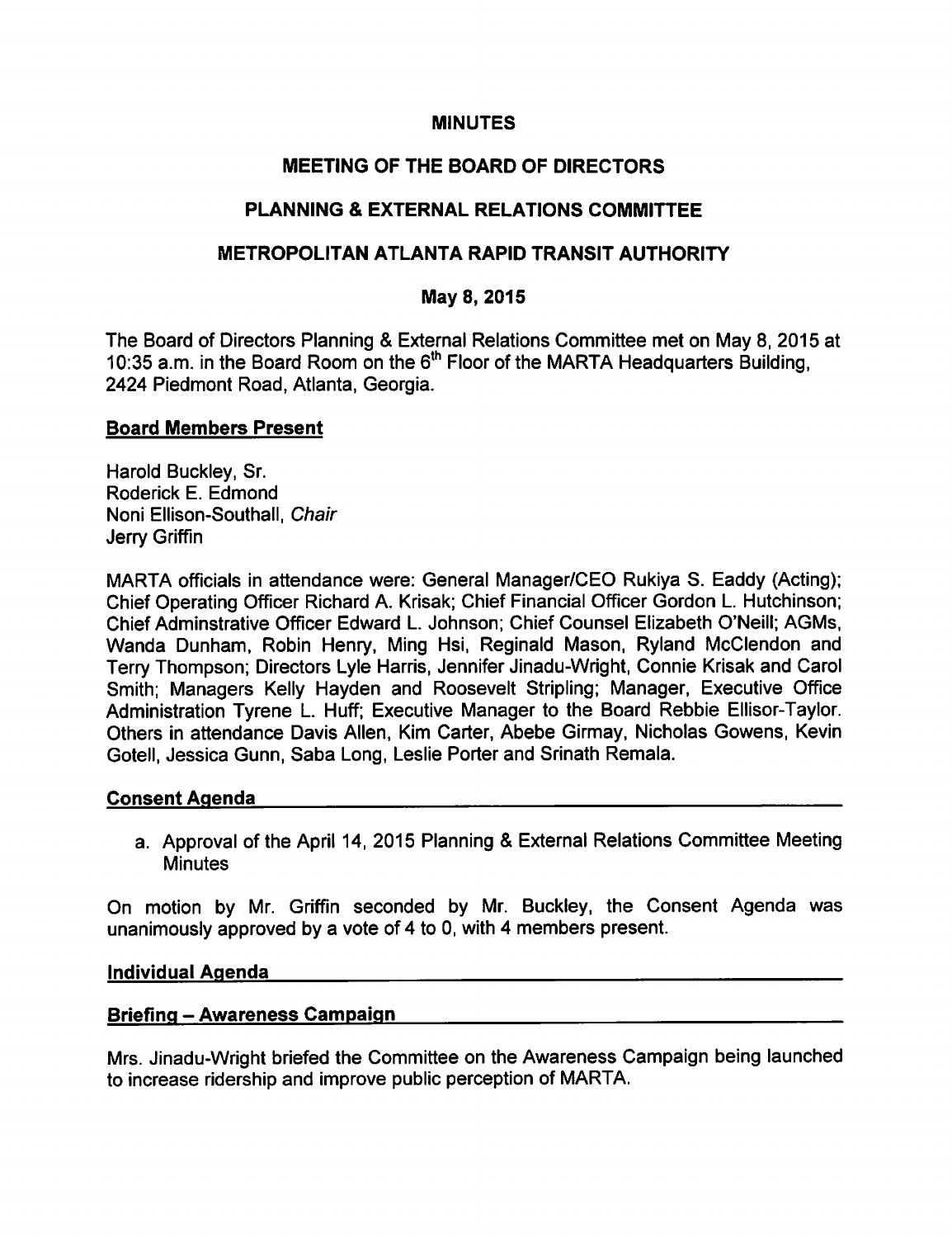### **Background**

- 2014 Market Research Analysis
	- o Identified several areas increase ridership and improve public perception awareness
- 2015 Global Gateway Alliance Survey  $\bullet$ 
	- $\circ$  MARTA rated best in the nation for airport access (3<sup>rd</sup> in the world)
	- Evaluated mass transit routes available at the world busiest airports
	- Travel time, cost, mode and transfers

### **Objectives**

- Highlight the convenience, cost and time savings of riding MARTA
- Attract new customers
- Help increase ridership amongst existing customers
- Improve MARTA's brand image

### **Strategy**

- 2014 Market Analysis Study  $\bullet$ 
	- o 63% of Millennials & 67% Middle Adults would consider riding MARTA if "they knew it would take them directly to their destination"
	- $\circ$  Rail is "the smarter" way to travel versus a car..."when it is available"
- Phase 1 Focus  $\bullet$ 
	- $\circ$  Airport Entry Point

### Target Audience

- Primary Riders
- Potential & Secondary Riders
	- o Business & leisure traveler
	- 25-64 Frequent Flyers
	- Slightly more males

### Key Themes

Message Points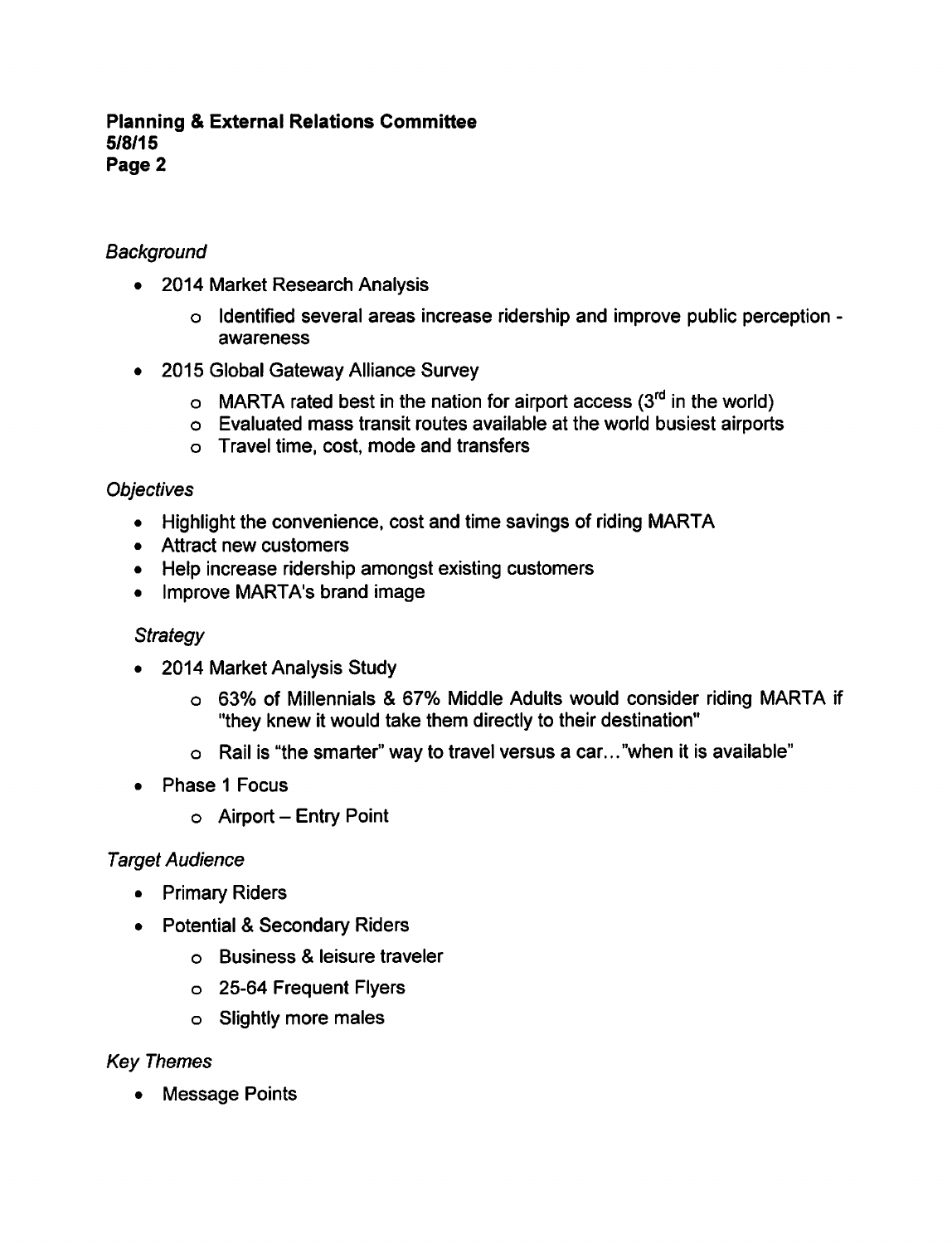- Convenience
- Time
- Cost
- Tone
	- Energetic; Positive

# Digital Strategy

- Geographical Targeting
- Content Targeting
- Search Key Word Targeting
- Behavioral
- Retargeting

# **Tactics**

- Digital Ads
- Bus Kings
- Shelters
- Billboards
- Website
- Social Media
- Partnerships
- Airport Ads
- Press Release
- Radio Ads
- Z Card Maps
- $\bullet$  Potential contest & event
- **•** Business Elevators
- Transit Times  $\bullet$
- Coloring Books

# **Evaluation**

- Increase in airport riders
- Increase in hits on airport station page on itsmarta.com
- Media exposure
- Social media analytics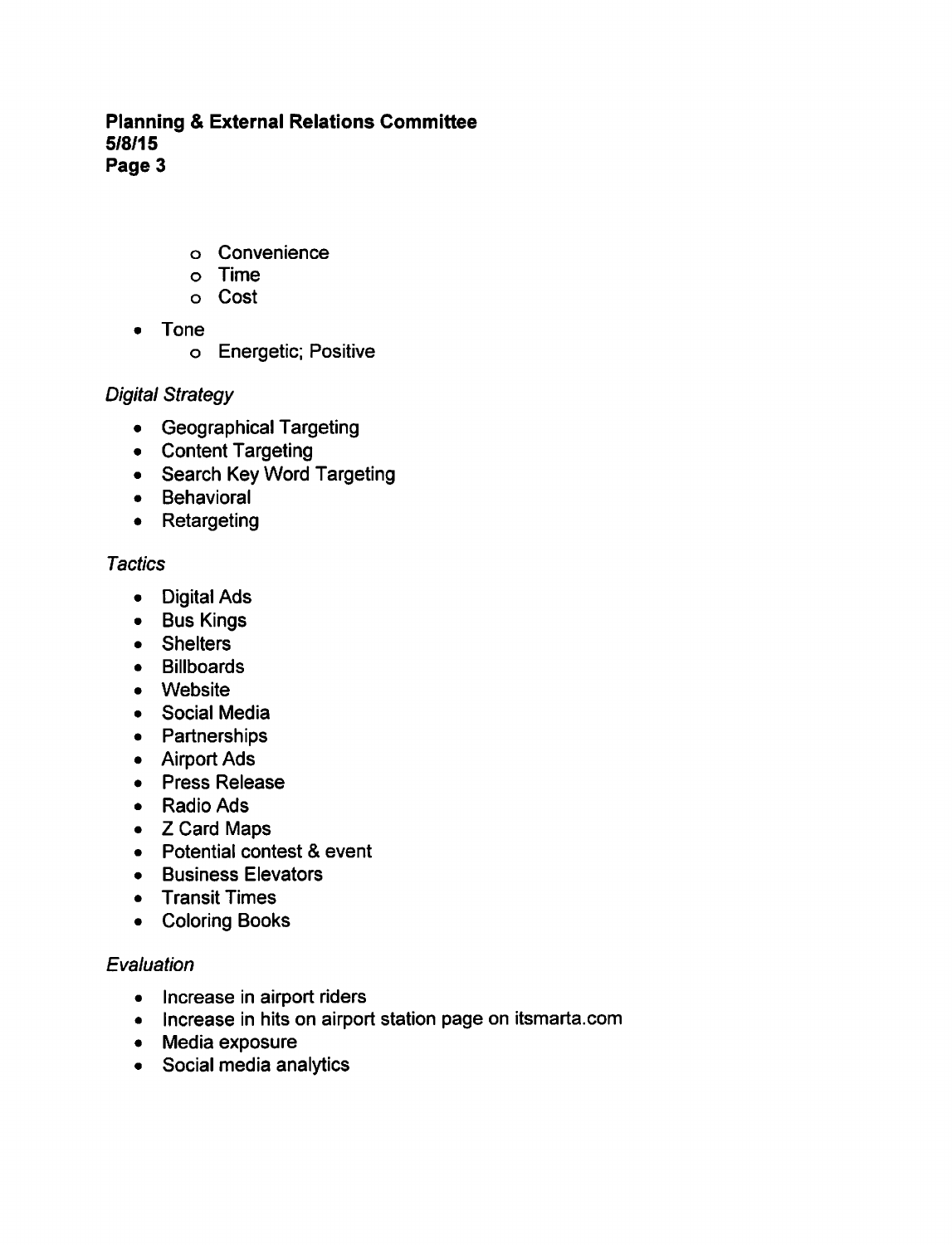### Briefing - Facility Sustainability

Mrs. Krisak briefed the Committee on the highlights and accomplishments of MARTA's Sustainability Program.

Overview- Sustainability at MARTA

- MARTA's 411 CNG buses saves the Authority more than 7 million gallons of gasoline per year
- Signatory to APTA's Sustainability Commitment
- Environmental Management System (EMS):
	- Focuses on day-to-day environmental, facility maintenance, worker safety
	- ISO 14001 Certification at Armour Yard, and expanding to Laredo and others
- MARTA involved: Transit Oriented Development (TOD), greenhouse gas emissions reductions, and community involvement: Dump The Pump, to Clean Air Campaign, to Earth Day activities

### MARTA's Environmental Footprint - Recycling and Waste Management

- MARTA has a robust Recycling Program that includes proper management of:
	- Single stream recyclables (paper, plastics, cardboard), scrap metal, fluorescent light bulbs, used oil, tires, glass and bus batteries
- Single-stream recycling (tonnage)
	- $\circ$  2014 45.60 Tons
	- $0.2013 55.49$  Tons
	- $0.2012 48.09$  Tons
- Scrap metal recycling (tonnage and revenue)
	- $\circ$  2014 277 Tons; \$59,572
	- $\circ$  2013 224 Tons; \$42,834
	- $O$  2012 139 Tons; (N/A)
- Used oil disposal (gallons and revenue)
	- $O$  2014 41,202 (G) \$61,196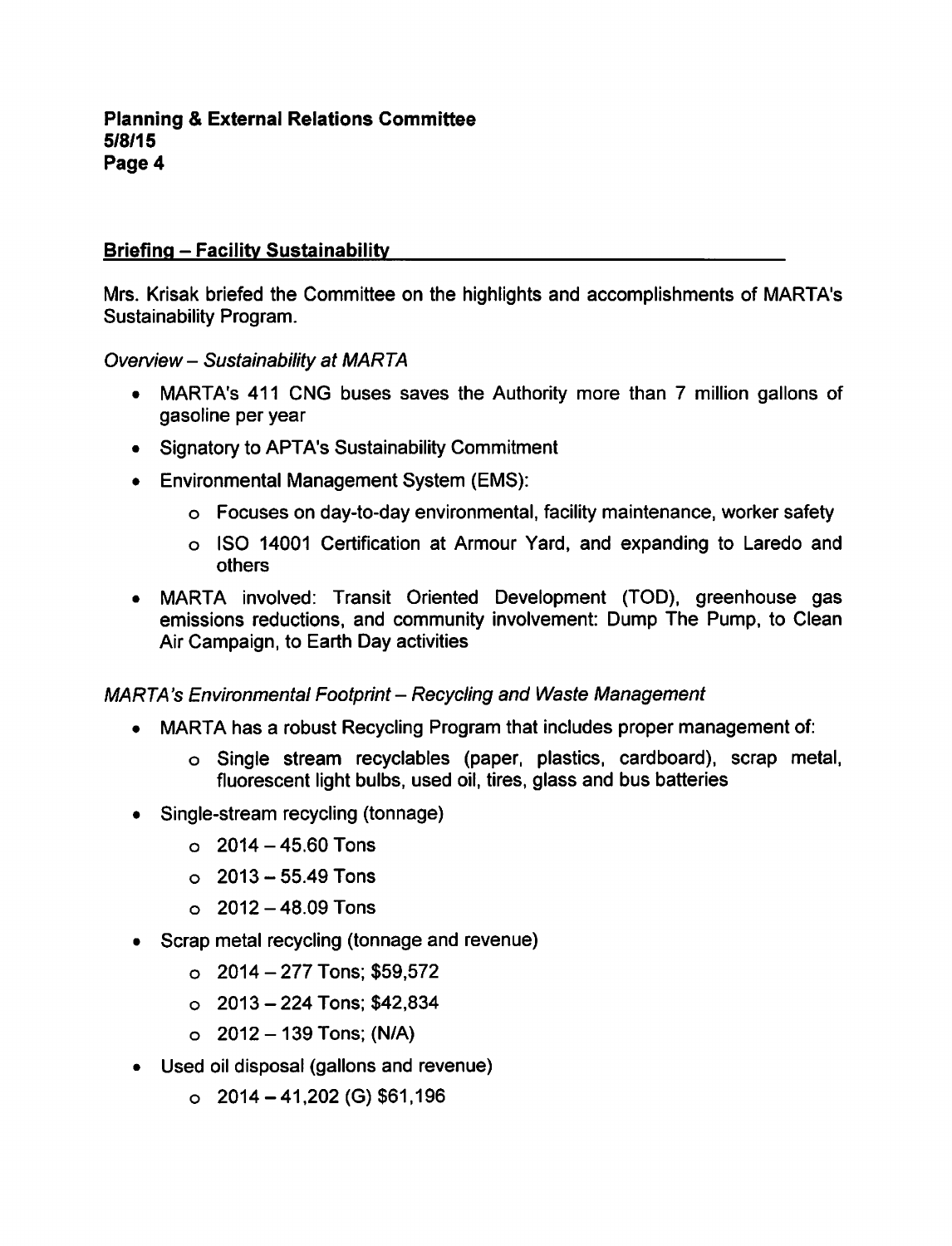- $\circ$  2013 46,521 (G) \$79,244
- $\circ$  2012 46, 415 (G) \$32,756

### MARTA's Environmental Footprint - Waste Reduction

- Water bottle elimination initiative
	- Eliminates disposal of 140,000 water bottles each year with annual savings of \$100K
- Paper towel reduction
	- Installed over 290 high efficiency hand dryers in all restrooms
	- Saves over \$160,000 per year in paper toweling and labor cost
- Going paperless
	- Board Room Process eliminated the use of over 960k sheets of paper annually - 'going paperless' has permeated throughout the Authority
	- Cost saving of over 40,000 annually in printing, paper and courier service

# **MARTA's Environmental Footprint - GHG Emissions**

- MARTA completed a Carbon Footprint Update for CY 2012 (Baseline)
- CY 2012 MARTA produced 203,837 tons of CO2 equivalent
- CY 2008 MARTA produced 240,000 tons of CO2 equivalent
- MARTA's contribution to reduced emissions in Atlanta and the Region  $\bullet$
- MARTA displaced nearly 135,000 tons of CO2 equivalent in CY 2012  $\bullet$

### MARTA's Environmental Footprint - Water Efficiency

- Water Reclamation
	- o MARTA uses at least 200 gallons of water to wash a single bus and 1500 gallons to wash a six car train while reclaiming up to 90% of the water
- MARTA performed a water use assessment for CY 2012 (Baseline)  $\bullet$ 
	- $\circ$  44,255 hundred cubic feet (33,102,814 gallons) \$769,177
- Water Conversation and Recycling at Facilities
	- Newer facilities with water collection capabilities use less water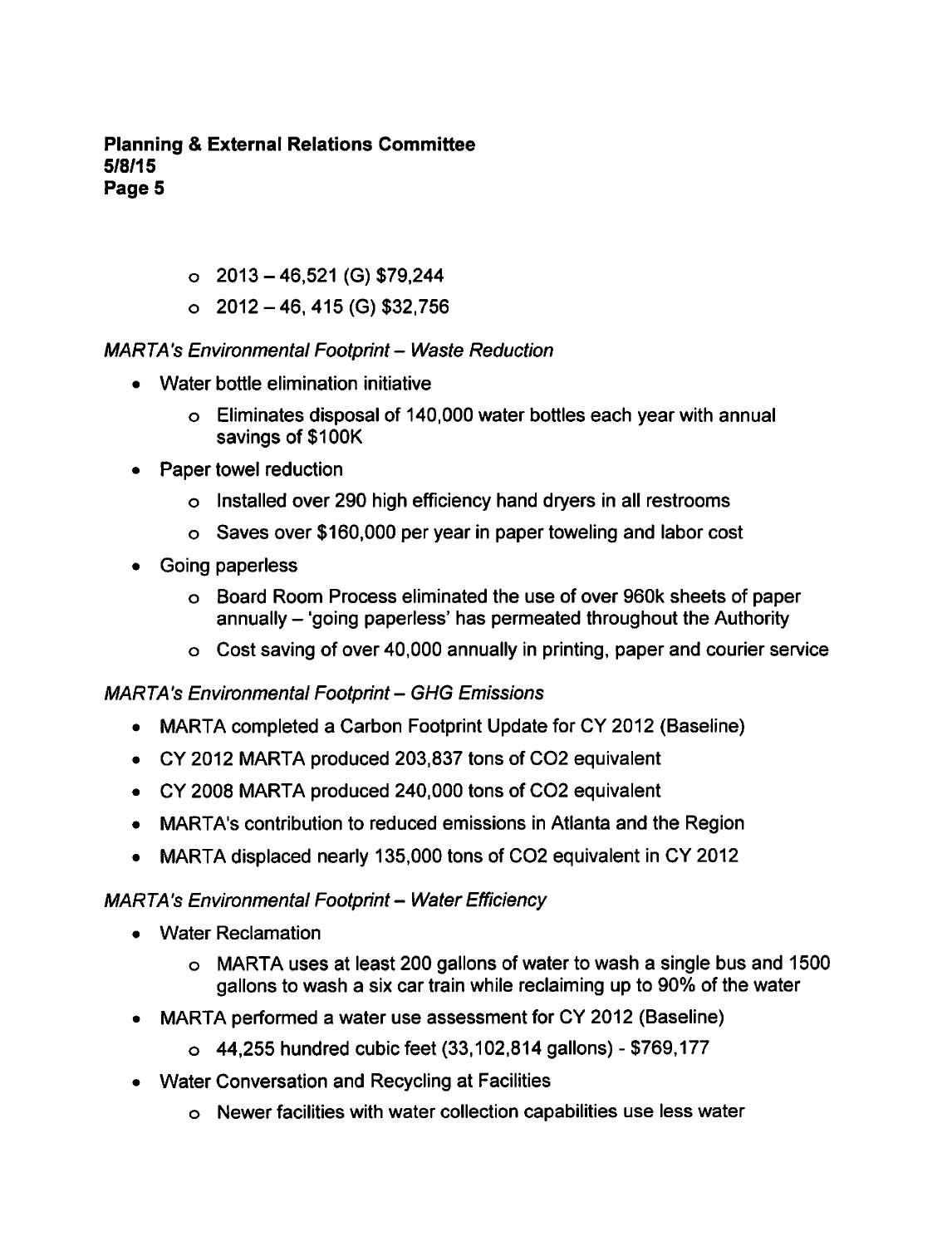- $\circ$  Armour Yard wash water and stormwater collected, treated and reused
- o Laredo and Perry wash water collected, treated and reused

# Sustainable Design

- Buckhead Bridge actively pursuing LEED certification
	- Self-sustaining landscape material
	- Maximizes daylighting; ventilation, (LED) type fixtures to light
	- Use of materials with high percentage of recycled content
- Brady Paratransit Bus Facility aims to achieve LEED-Silver Certification  $\bullet$ 
	- New stormwater quality and quantity controls;
	- Maintenance equipment designed for low water consumption;
	- Use of regional, recycled and low-emitting building materials; new airquality management systems

# Energy Management

- Renewable Energy: Laredo Solar Canopy
	- 4,888 solar panels
	- Generates 1.2 MW of green energy
	- Reduces annual power cost by over \$70K
- Use of LED lights
	- 4,888 solar panels
	- Generates 1.2 MW of green energy
	- Reduces annual power cost by over \$70K

# Next Steps

- MARTA is applying for increased APTA Sustainability Recognition (Bronze level)
- Expansion of Recycling Program to Rail Stations (Get riders involved!)
- More efficient buildings, improved energy management, renewable energy all present opportunities to contribute to reduced emissions moving forward
- $\bullet$  Continued Improvement Waste, Water, Emissions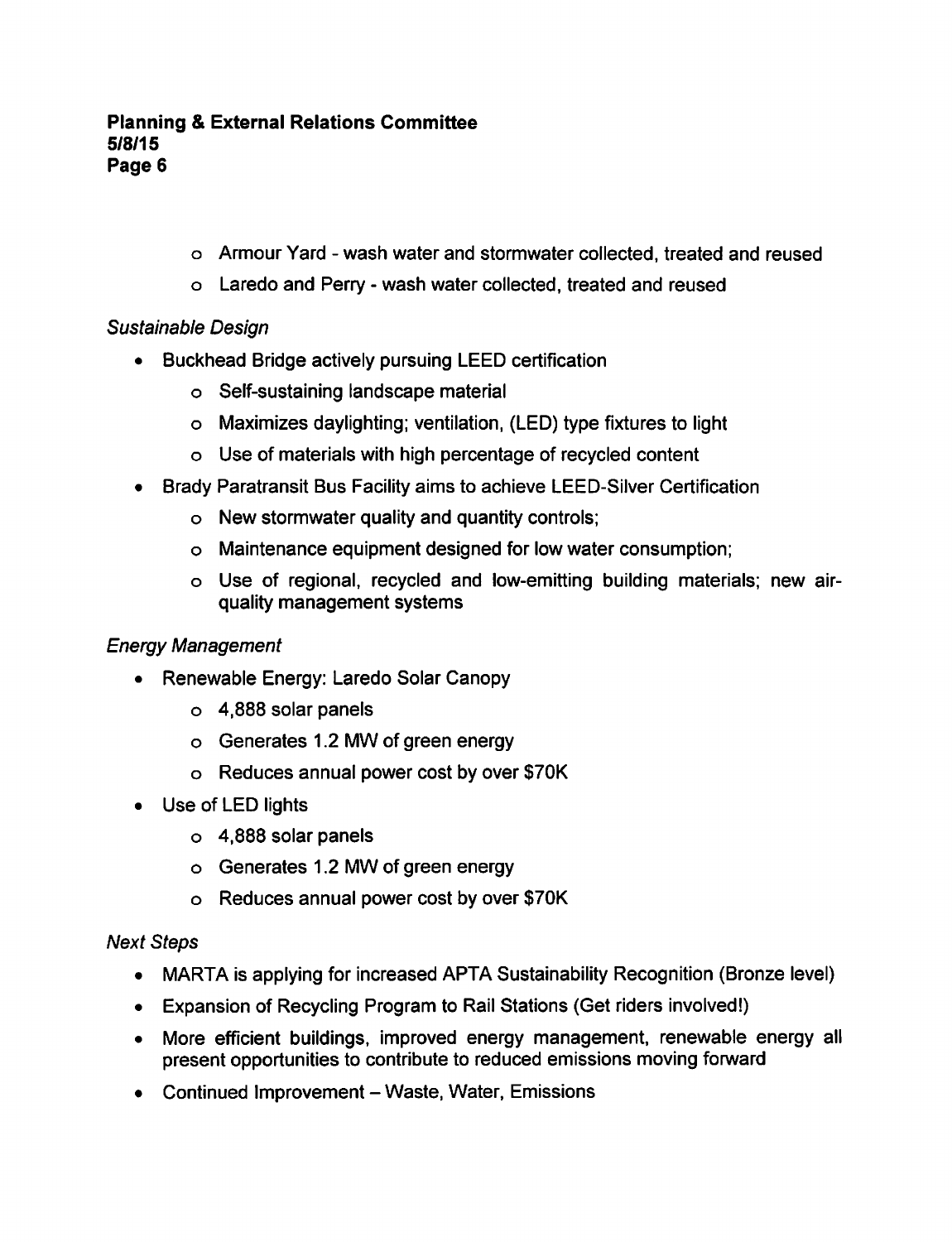- Further incorporate sustainability into MARTA's expanding EMS program
	- Currently beginning at Laredo

# Briefing – Reduced Fare Eligibility and Lost and Found Program Overview

Mr. Stripling briefed the Committee on the Authority's Reduced Fare Eligibility processes and the Lost & Found program.

# Reduced Fare Program

- A federally (FTA) mandated program designed to make transportation services more accessible to:
	- Senior citizens (age 65 or older),
	- Individuals with disabilities, and
	- Medicare cardholders

# Reduced Fare Program Operations

- Hours of Operations
	- $\circ$  Monday Friday; 9am-4pm
- Operating Locations
	- Five Points Rail Station
	- MARTA Headquarters (Lindbergh)
- Frontline Staff
	- $\circ$  Five Points Two (2) Fulltime Employees
	- $\circ$  Lindbergh One (1) Fulltime Employee
	- Floater (Based on Customer Volume, Breaks, PTO Coverage, Outreach) One (1) Full-time Employee

# Reduced Fare Eligibility

- Customers must provide proof of their disability to become certified for participation
- Customers are issued a special Reduced Fare Breeze Card with their photo image printed on the back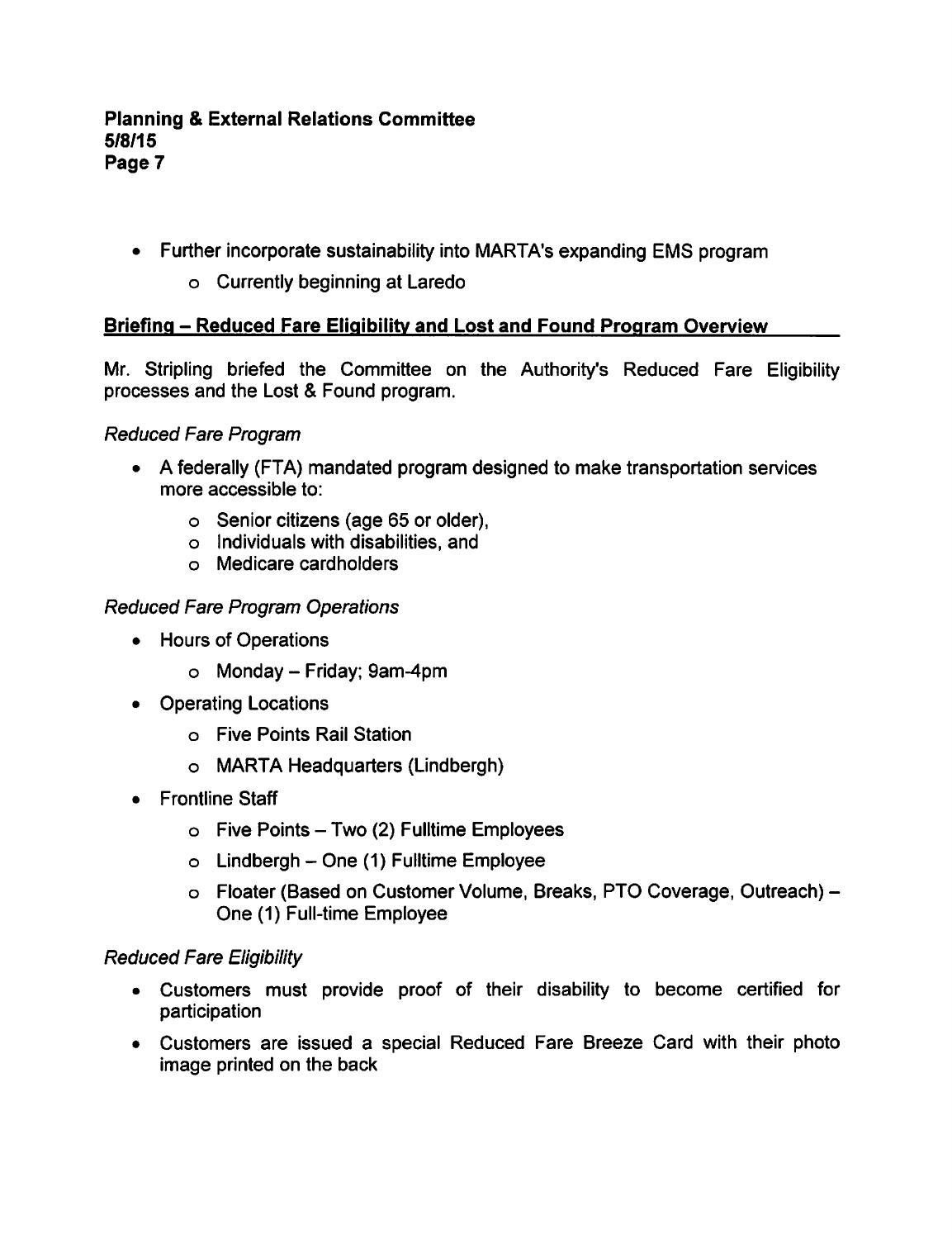- This card permits the customer to ride the fixed route services at a discounted fare
- Customers receive a system orientation

### Mobility Services Access

- Issues special Paratransit Breeze Card to customers, previously approved to ride  $\bullet$ Mobility Services
- Mobility customers receive a system orientation and program handbook from Reduced Fare staff

# Customer Outreach

Conduct outreach initiatives (informational briefings, remote on-site processing, and card distribution) at senior facilities, schools, etc. throughout the MARTA service area

# Reduced Fare Eligibility Program Statistics

- Temporary Disability Cards Issued
	- $O$  FY12 2,447
	- $O$  FY13 3,171
	- $O$  FY14 5,054
	- $O$  FY15 (July 1, 2014 April 22, 2015) 2,806
	- $\circ$  Projected End of FY15 3, 367
- Permanent Disability Cards Issued
	- $O$  FY12 12,341
	- $O$  FY13 12,770 b
	- $O$  FY14 13,481
	- $\circ$  FY15 (July 1, 2014 April 22, 2015) 11,438
	- $\circ$  Projected End of FY15 13,726
- Senior Citizens Cards Issued
	- $O$  FY12 4,594
	- $O$  FY13 4.683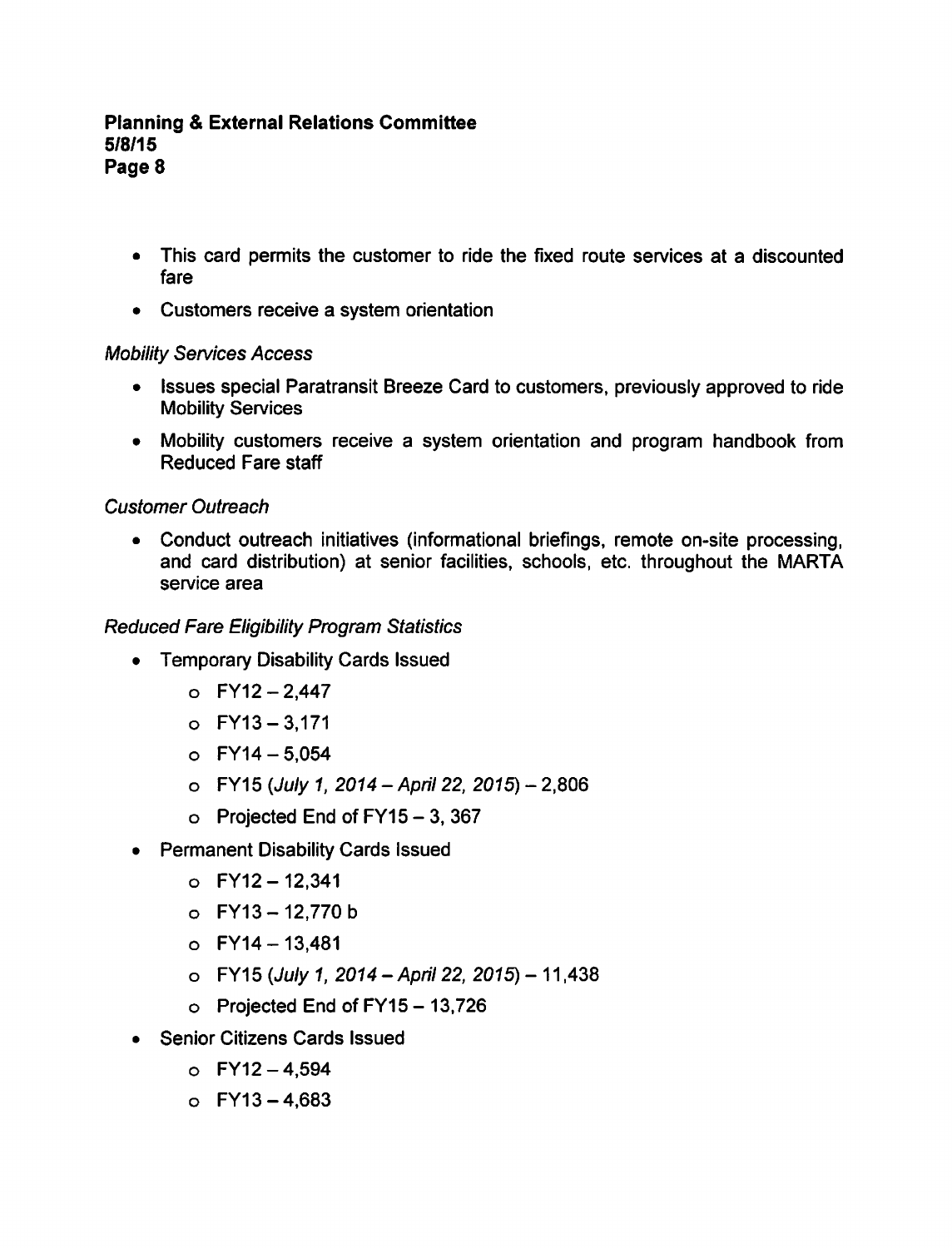- $O$  FY14 4.472
- $O$  FY15 (July 1, 2014 April 22, 2015) 4,488
- o Projected End of  $FY15 5,386$
- Mobility Cards Issued
	- $O$  FY12 2,404
	- $O$  FY13 2,356
	- $O$  FY14 2.381
	- $O$  FY15 (July 1, 2014 April 22, 2015) 1,900
	- $\circ$  Projected End of FY15 2,280
- Total Cards Processed
	- $O$  FY12 21,786
	- $O$  FY13 22,980
	- $O$  FY14 25,388
	- $O$  FY15 (July 1, 2014 April 22, 2015) 20,632
	- $\circ$  Projected End of FY15 24,759

#### Fare Evasion Prevention Initiative

- An initiative of the Fare Evasion Task Force, was the development and implementation of a 'Procedure for Handling Confiscated Breeze Cards'
- Decrease number of 'Benefit Cards' that are being used by individuals other than  $\bullet$ the intended cardholder

Confiscated Cards Statistics

- December  $2013-23$
- $\bullet$  January 2014 34
- $\bullet$  February 2014 17
- March  $2014 19$
- April  $2014 34$
- May  $2014-40$
- $\bullet$  June 2014 34
- $-$  July 2014  $-85$
- $\bullet$  August 2014 90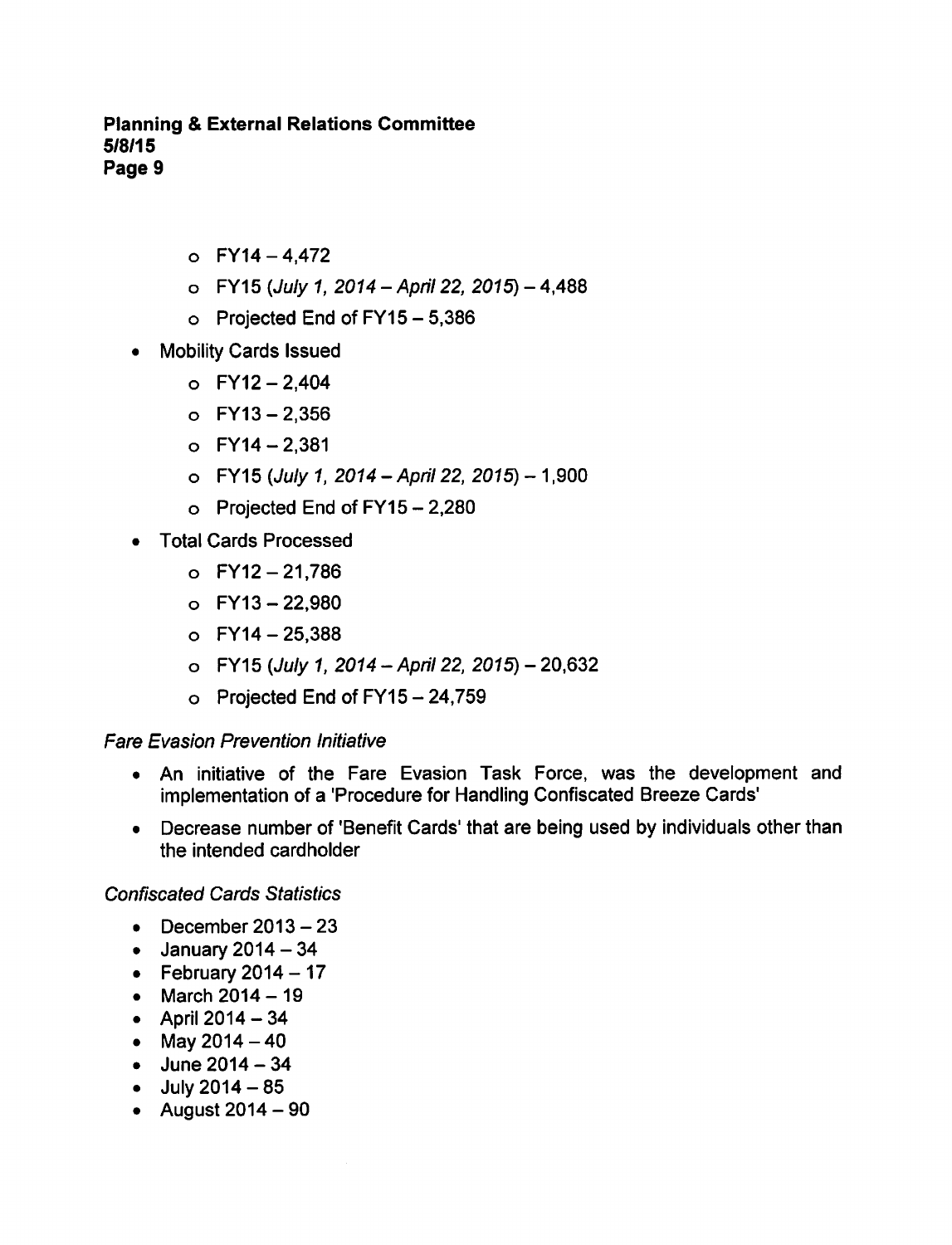- September  $2014-72$
- $\bullet$  October 2014 58
- November  $2014-82$
- $\bullet$  December 2014 90
- $\bullet$  January 2015 80
- February  $2015-147$
- March 2015-75  $\bullet$

# Lost & Found Office

Central repository within the Authority for items lost and recovered onboard  $\bullet$ MARTA's buses and rail cars and within rail stations and parking facilities

# **Lost & Found Operations**

- Hours of Operations
	- $\circ$  Monday Friday; 9am-5pm
- Location  $\bullet$ 
	- Five Points Rail Station (inside Half Fare Office)
- Frontline Staff
	- Two (2) Fulltime Employees

# Lost & Found Process

- Customer can inquire about a lost item via:
	- www.itsmarta.com; 'Contact Us' tab
	- Walk-in
	- Telephone
- Staff reaches out to customers via direct calls, emails and postcards
- Found items are tracked and securely stored until claimed by the owner, or discarded after 30 days
- Lost & Found Office coordinates with other MARTA departments to assist customers in retrieving lost items
- After 30 days, unclaimed items are discarded via disposal, shredding of personal and sensitive items, or donated to nonprofit charitable organizations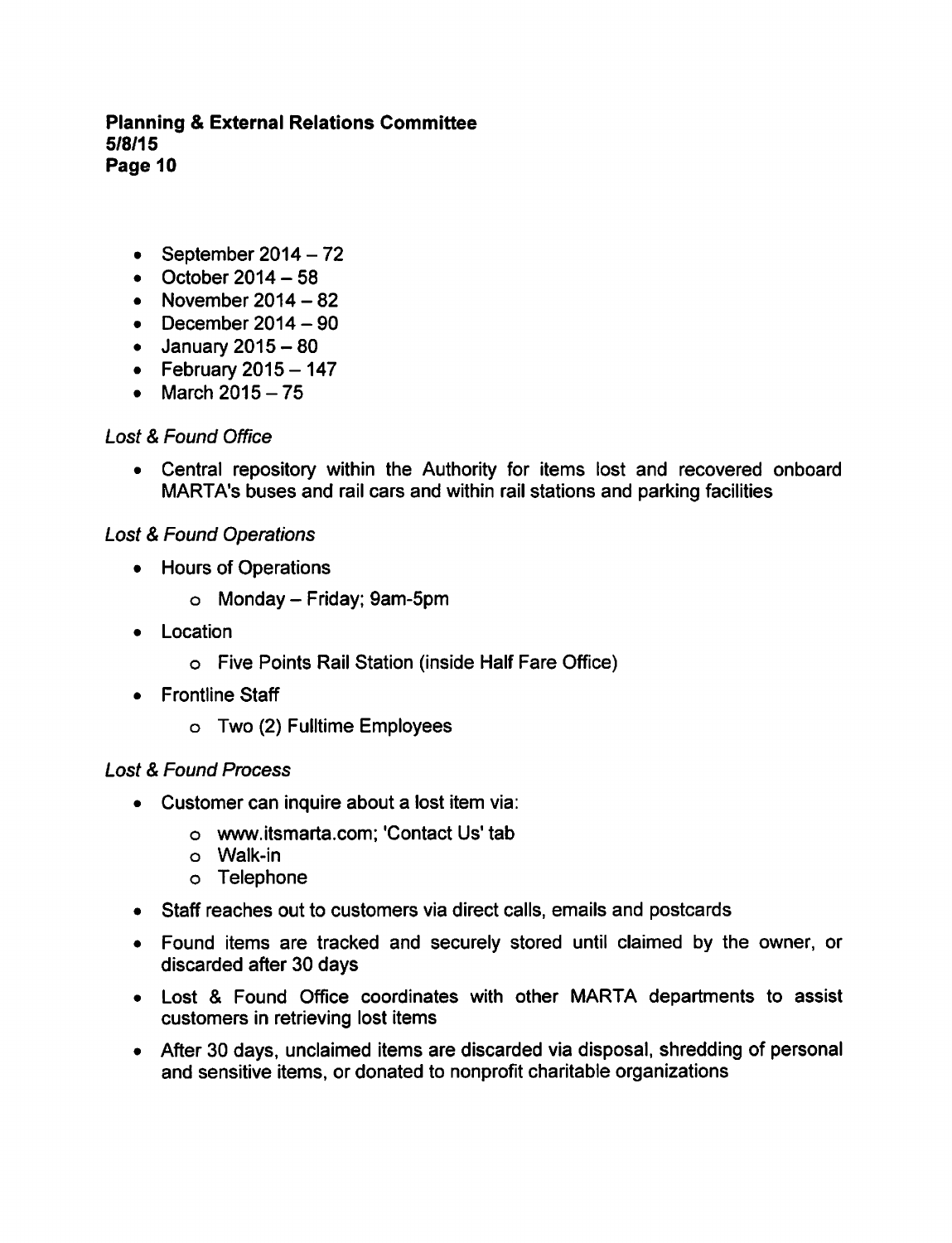**Lost & Found Statistics** 

- Items Found
	- $O$  FY12 6,367
	- $O$  FY13-5,770
	- $O$  FY14-6,917
	- $O$  FY15 (*July 1, 2014 March 31, 2015*) 4,563
	- $\circ$  Projected End of FY15 6,084
- Items Claimed
	- FY12-774
	- $O$  FY13 911
	- $O$  FY14 1,068
	- $O$  FY15 (July 1, 2014 March 31, 2015) 1,177
	- $\circ$  Projected End of FY15 1,569
- Item Recovery Rate
	- $O$  FY12 12.16%
	- $O$  FY13 15.79%
	- $O$  FY14 15.44%
	- $\circ$  FY15 (July 1, 2014 March 31, 2015) 25.79%
	- $\circ$  Projected End of FY15 25.79%

# Briefing – On-Time Performance (OTP)

Ms. Smith briefed the Committee on system-wide On-Time Performance (OTP) trends.

- System-wide On-Time Performance (OTP) increased by 11.1 % in FY15 compared to FY11, a gain of 8.0 percentage points overall
- Year-to-date OTP for FY15 is 80.1 %, exceeding the target 78%
- Saturday OTP increased by 10.5 percentage points from 69.0% in FY11 to 79.5%inFY15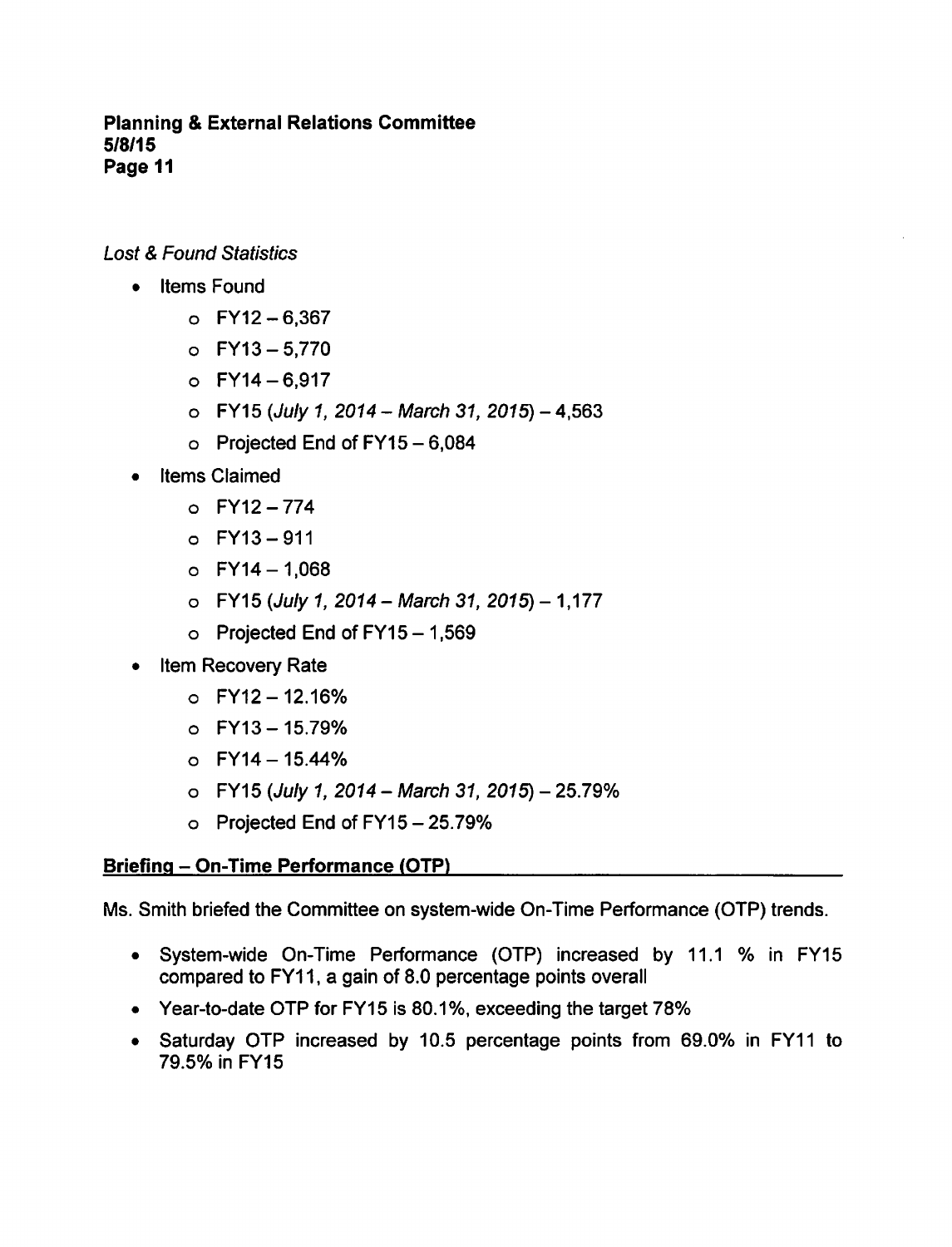Based on the key findings and the collective efforts of Route Management, AVL Sustainability and System Health Monitoring teams, the following steps were taken to improve Bus OTP:

# In-depth OTP Analysis & Recommendations by OTP Team

- Performed detailed analysis of problems areas on a regular basis  $\bullet$
- Timely provision of OTP analytical data to Bus Operations per request

# Bus Monitoring by Bus Operations

- $\bullet$ Improved Operator's performance at layover points
- Performed time validations on low performing routes by Supervisors
- Monitored low performing routes by Bus Radio Communication  $\bullet$
- Increased monitoring on Saturday routes
- Incorporated OTP talks with Operators in safety meetings
- Posted OTP information in Operators' lobby
- Reported MDT issues to IT for verification
- Established conference calls among offices to discuss operational issues

# Fleet Maintenance by Bus Maintenance

- Reduced delays at garage pull-out
- Reduced vehicle-related issues through better maintenance
- Keep extra buses at each garage for possible on-street breakdowns

# ITS/AVL System Maintenance by System Sustainability Team

- Improved missing or incorrect data
- Scheduling enhancement through Mark-up changes by Scheduling
- Improved OTP for selected routes by Mark-up modification

# Next Steps

Continue collaboration between subject matter experts from cross-departmental offices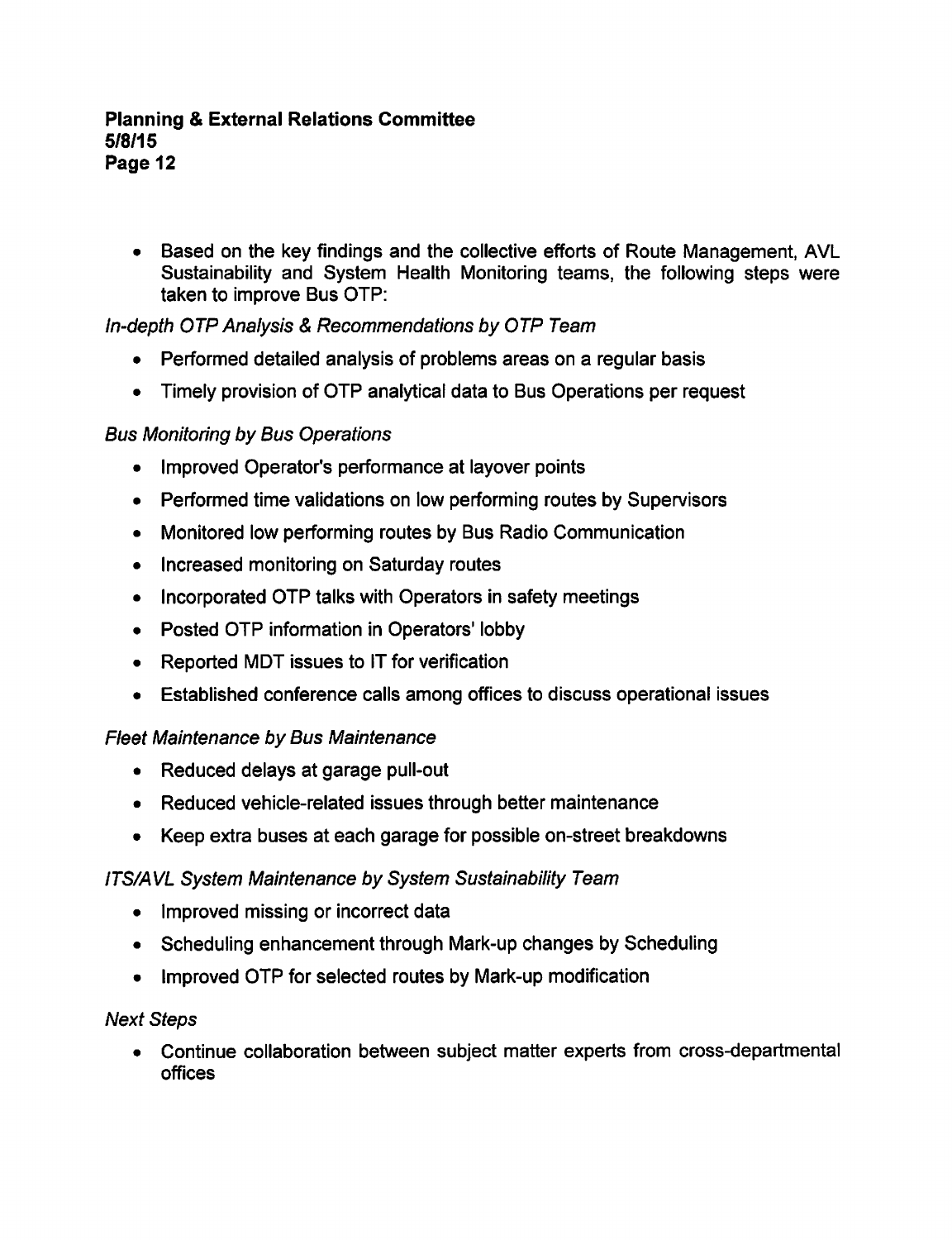- Monitor route schedules, operator behavior & AVL system for potential areas of improvement
- Procure traffic congestion data system
- Use dashboards to report OTP to management
- Track customer satisfaction and complaints concerning OTP and satisfaction with transferring between modes
- Increase system connectivity through improving transfers

In an effort to increase customer satisfaction with modal transfers, MARTA has formed committee to evaluate options to improve connectivity between bus and rail services; the inter-departmental taskforce is examining:

- Calculation of Rail OTP at major rail time points
- Customer satisfaction with bus/rail transfers
- Feasibility of building turn backs at core stations to facilitate service during single tracking
- Use of countdown lights to hold buses for arriving trains a major transfer stations
- Use of AVIS and On-The-Go app as information sources for on-time information
- Inclusion of maintenance of service policy to ensure consistency of headways

Mr. Griffin asked about single tracking.

Mr. Krisak said in order to accommodate scheduled track work, MARTA modifies its rail service to single tracking. As individual sections of track are being repaired, trains must share a single track through the affected area. Single tracking can result in delays in rail service; thus, the majority of the work is done at night and on the week to minimize the impact on customers.

### Other Matters

Mrs. McClendon announced the following upcoming events:

- $\triangleright$  MARTA Police Awards Luncheon May 11<sup>th</sup>
- $\triangleright$  Atlanta Jazz Festival MARTA Mondays: May 11<sup>th</sup> Lindbergh Station
- > Public Hearings on Proposed Fiscal Year 2016 Budgets May 11<sup>th</sup>, 12<sup>th</sup> & 14<sup>th</sup>
- $\triangleright$  City of Atlanta Jurisdictional Briefing May 13<sup>th</sup>